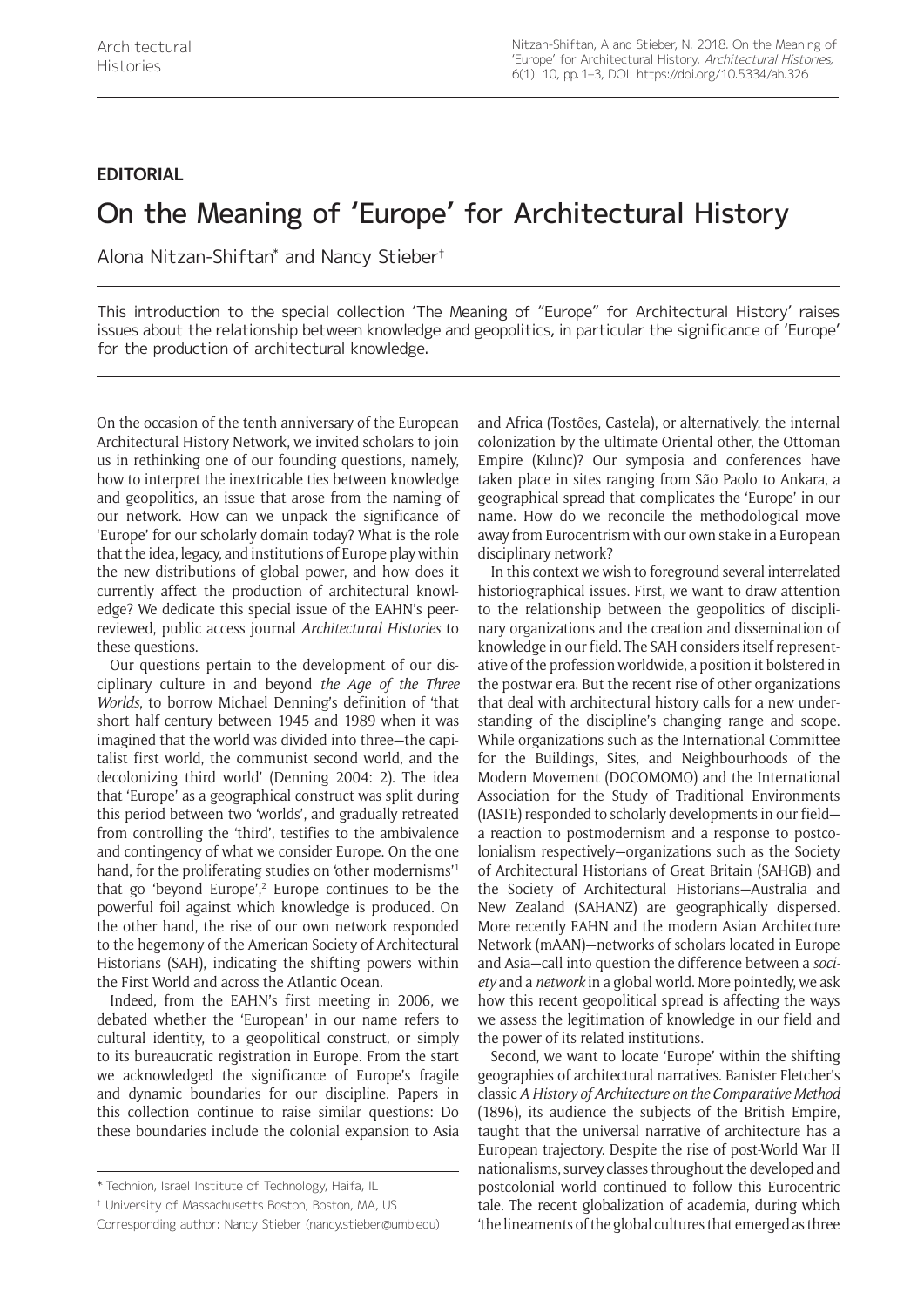worlds gave way to one' (Denning 2004: 282), has challenged this narrative. It has put into question the impact of different world orders—colonial empires, nation-states, or global unions—on the production of architectural knowledge. How is Europe seen from the current de-centered positions of new global histories? If modernism is compatible with global trajectories, as Rem Koolhaas demonstrated in his call for the 2014 Venice Biennale, what about earlier architectures? Does the current global spread of knowledge relegate the architectural history of pre-1800 Europe to regional scholarly enclaves, putting into practice Chakrabarty's influential proposition to provincialize Europe (Chakrabarty 2000; Volait 2017)?

Third, we wish to question the position of 'Europe' in the geopolitics of academia. In recent decades the study and research of architectural history has been gradually moving to architectural schools and specialized institutions, while also expanding to theory and criticism. This shift happened most visibly in North American universities, where it was also articulated self-consciously through the establishment of prestigious doctoral programs. What does this mean for the field in its entirety? Is North America, because of its resources, its power, and its language, at the center of architectural history? Similarly, if North America 'invented' 'history, theory and criticism' as a sub-discipline by appropriating key European thinkers and importing leading scholars, can Europe be more than its 'prehistory'? Where can the varied national, regional, and local research traditions in Europe position themselves within this field of expertise? And a corollary question is inevitable: can the growing accessibility of information and online learning throughout the world and in particular the Global South challenge the Eurocentric bent of our field?

In this collection we present the discussion of the issues identified above in a roundtable held on the occasion of the tenth anniversary of the EAHN, published here as 'Field Notes' (see Freigang et al. 2018). Three members of the EAHN discuss the historiography of European architectural history in the aftermath of the former Three Worlds: Christian Freigang from a German viewpoint, Andres Kurg from an Eastern European one, and Ana Tostões from a Portuguese and postcolonial one. Carmen Popescu, Rob Dettingmeijer, and Nancy Stieber then present an institutional perspective on the 'European' designation of the EAHN based on their experiences during the network's formation. This section closes with Christine Mengin and Rob Dettingmeijer, founding president and vice-president of the EAHN respectively, who provide an anecdotal introduction to the 'improbable' origins of the network.

The roundtable is also the springboard for the four position papers. Our invited speaker, Daniel Monk, questions the epistemological position of the roundtable's initial mandate, asking us to consider an alternative historiography to the assumptions underlying our question about the meaning of Europe. The debate is followed by three articles, by Vladimir Kulic, Kıvanç Kılınç, and Tiago Castela, that consider specific historical case studies in the Eastern Bloc, Turkey, and South Africa in the light of European identity. Each of these papers challenges the assumption of a diminishing European power by invoking

the ways in which the idea of Europe continues to live in people's imagination. They point to the complicated venues through which these imaginaries are developed into and substantiate social realities of racial discrimination, modernization, and collective memories. They ask us to continue considering the power of this cultural and geopolitical construct as an open and lively question.

This special collection of *Architectural Histories* is dedicated to the memory of Rob Dettingmeijer (1945–2016), founding member and founding vice-president of the EAHN, who passed away in June 2016 shortly after the celebration of the tenth anniversary of the EAHN. His calm but earnest contributions to our discussions were of inestimable value to the formation and development of the network.

### **Notes**

- <sup>1</sup> DOCOMOMO 2006 in Ankara, for example, was dedicated to this theme; see, in particular, Bozdogan (2006).
- <sup>2</sup> Architecture Beyond Europe is a research group with an open access journal. In particular see the round table ABE organized at the EAHN Biannual International Conference in Dublin, 2–4 June 2016. Five papers presented at the roundtable were published in the 'Debate' section of the November 2017 issue of *ABE Journal*, introduced by Mark Crinson's 'What is Europe?' (see Crinson 2017).

## **Acknowledgements**

We thank Christine Mengin for graciously hosting the celebration of the network's tenth anniversary in Paris. As then-president of the EAHN, Alona Nitzan-Shiftan is grateful to her fellow officers, Hilde Heynen, Merlijn Hurx, and Ruth Hanisch, for delightful and in-depth Skype sessions brainstorming the ideas in this collection.

#### **Competing Interests**

The authors have no competing interests to declare.

#### **References**

- **Bozdogan, S.** 2006. Other Modernisms: The Critique of the Canon and Beyond. Opening lecture presented at the Docomomo International Conference. Istanbul, Turkey, 25 September.
- **Chakrabarty, D.** 2000. *Provincializing Europe: Postcolonial Thought and Historical Difference*. Princeton, NJ: Princeton University Press.
- **Crinson, M.** 2017. What Is Europe? *ABE Journal* (November). Accessed 12 February 2018. DOI: [https://](https://doi.org/10.4000/abe.3315) [doi.org/10.4000/abe.3315](https://doi.org/10.4000/abe.3315)
- **Denning, M.** 2004. *Culture in the Age of the Three Worlds*. London: Verso.
- **Freigang, C, Kurg, A, Tostoes, A, Pospescu, C, Dettingmeijer, R, Stieber, N** and **Mengin, C.** 2018. Field Notes: Seven Views on the Meaning of 'Europe'. Forthcoming in *Architectural Histories*.
- **Volait, M.** 2017. Provincializing Colonial Architecture. *ABE Journal* (November). Accessed 12 February 2018. DOI:<https://doi.org/10.4000/abe.3508>